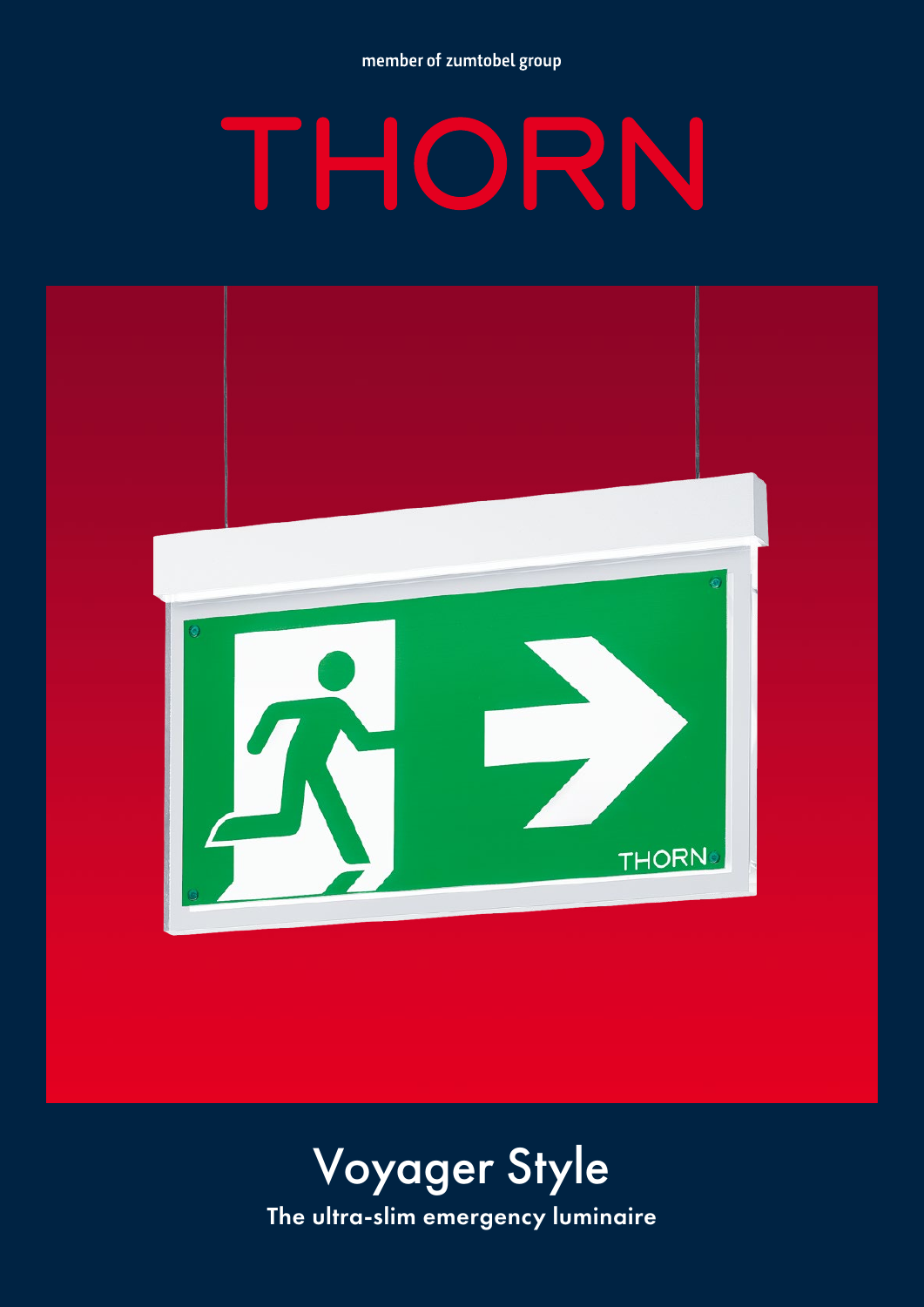# Voyager Style

## Introducing our new ultra-slim emergency luminaire.

At just 37mm thick, Thorn's new Voyager Style luminaire is ultra-slim, unobtrusive and the perfect addition to Thorn's growing range of emergency lighting solutions.

As well as self-contained luminaires in manual and autotest versions, Voyager Style is also available for use with central battery systems. Voyager Style can be easily mounted on ceilings or walls. Additionally, suspended versions are available, using the same universal housing. Mounting is quick and easy. With an adapter, recessed mounting is also possible for the sleekest possible look. Providing light intensity of 500cd/m2 , Voyager Style meet the DIN 4844 standard for safety signage.\*

Voyager Style is rated IP43 for protection against dust and moisture, making it a versatile solution.

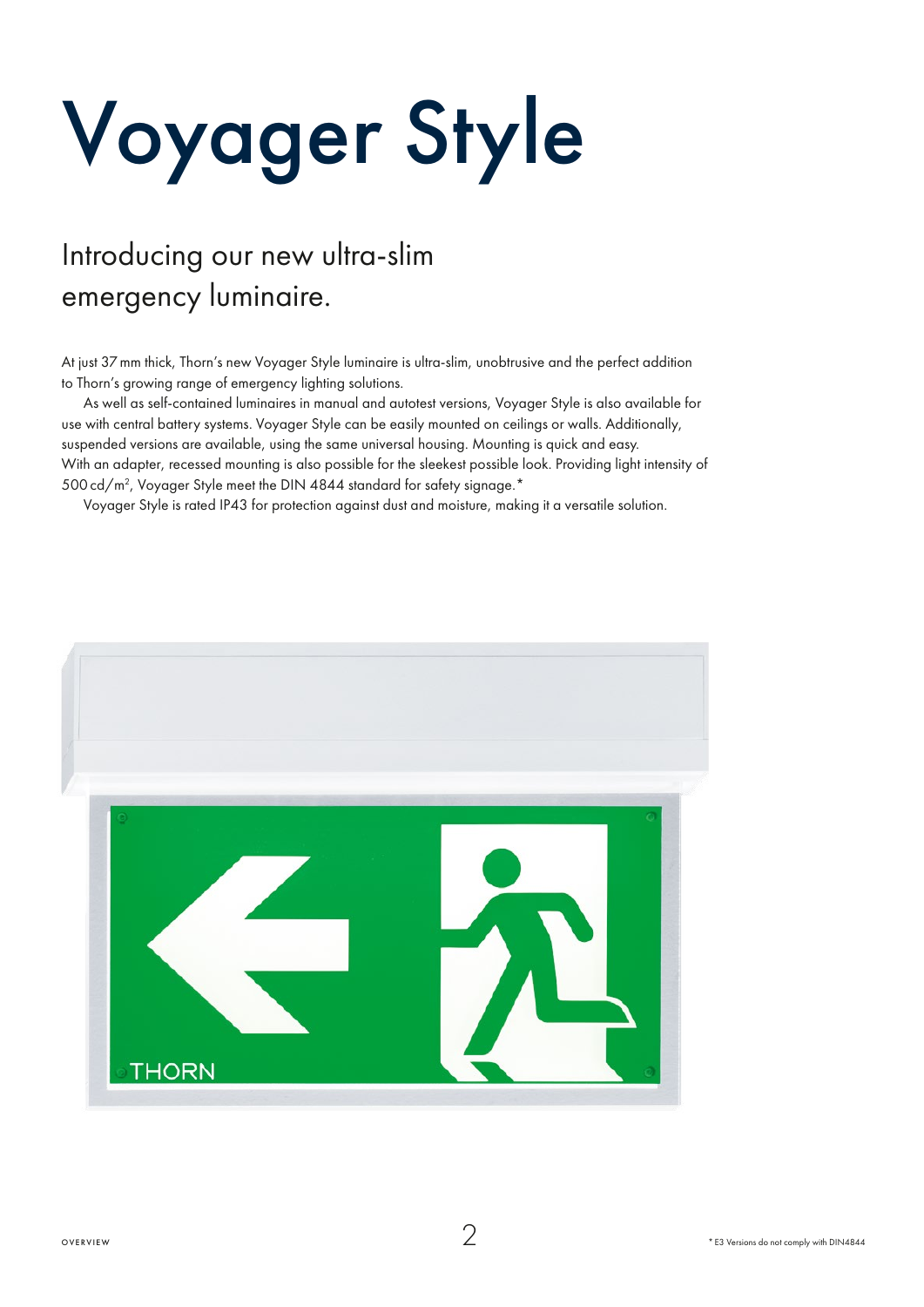



Thorn's Voyager Style shows that emergency luminaires don't have to be bulky or obtrusive. At just 37mm thick, this understated fitting can blend into any interior, and is easy to mount in a variety of configurations. This luminaire is clear and bold when needed, while also being discreet.



Whether your emergency lighting system relies on self-contained battery-powered luminaires or a central battery system, Voyager Style meets your needs. For self-contained system, three-hour versions are available.

### Ultra-slim **Power options** Sleek and simple

The wide range of mounting options means Voyager Style can fit in wherever you need emergency light. The recessed mounting option makes for a particularly unobtrusive appearance. The universal housing creates a minimal look that does justice to any kind of interiors.